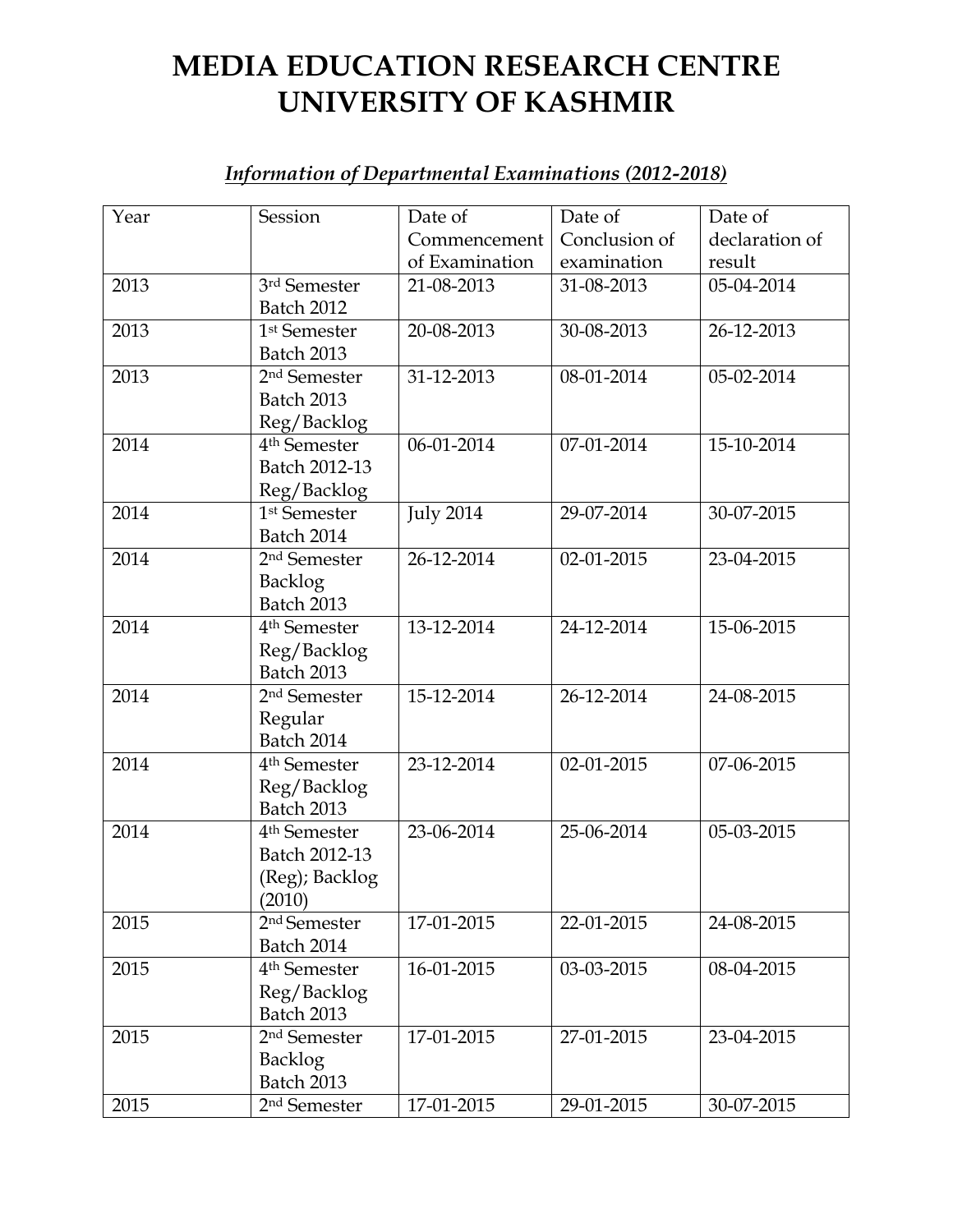|      | Regular<br><b>Batch 2014</b>          |                  |                  |            |
|------|---------------------------------------|------------------|------------------|------------|
| 2015 | 2 <sup>nd</sup> Semester              | 04-09-2015       | 18-09-2015       | 04-04-2016 |
|      | <b>Backlog</b>                        |                  |                  |            |
|      | <b>Batch 2014</b>                     |                  |                  |            |
| 2015 | 3rd Semester                          | <b>July 2016</b> |                  | 06-06-2017 |
|      | <b>Batch 2014</b>                     |                  |                  |            |
| 2015 | 4 <sup>th</sup> Semester              | 04-09-2015       | 30-09-2015       | 02-11-2015 |
|      | <b>Backlog</b>                        |                  |                  |            |
|      | Batch 2013                            |                  |                  |            |
| 2015 | 1 <sup>st</sup> Semester              | <b>July 2015</b> |                  | 31-01-2017 |
|      | <b>Backlog Batch</b>                  |                  |                  |            |
|      | 2014                                  |                  |                  |            |
| 2015 | 1 <sup>st</sup> Semester              | 12-12-2015       | 26-12-2015       | 16-08-2018 |
|      | <b>Batch 2015</b>                     |                  |                  |            |
| 2015 | 1 <sup>st</sup> Semester              | 15-12-2015       | 23-12-2015       | 16-08-2018 |
|      | <b>Backlog</b>                        |                  |                  |            |
| 2016 | $\overline{1}$ <sup>st</sup> Semester | 08-01-2016       | 14-01-2016       | 16-08-2018 |
|      | OE/GE Batch                           |                  |                  |            |
|      | 2015                                  |                  |                  |            |
| 2016 | 4 <sup>th</sup> Semester              | 16-03-2016       | 30-03-2016       | 31-01-2017 |
|      | <b>Batch 2014</b>                     |                  |                  |            |
| 2016 | 2 <sup>nd</sup> Semester              | 25-06-2016       | 18-07-2016       | 16-08-2018 |
|      | Regular                               |                  |                  |            |
|      | <b>Batch 2015</b>                     |                  |                  |            |
| 2016 | 2 <sup>nd</sup> Semester              | Feb/2016         |                  | 07-06-2017 |
|      | <b>Backlog</b><br><b>Batch 2014</b>   |                  |                  |            |
| 2016 | 1 <sup>st</sup> Semester              | 15-12-2016       | 28-12-2016       |            |
|      | Regular                               |                  |                  |            |
|      | (Main/Suppl)                          |                  |                  |            |
|      | Batch 2016-17                         |                  |                  |            |
| 2016 | 2 <sup>nd</sup> Semester              | 07-12-2016       | $17 - 12 - 2016$ | 16-08-2018 |
|      | Reg/Backlog                           |                  |                  |            |
|      | Batch 2015 &                          |                  |                  | 24-08-2015 |
|      | 2014                                  |                  |                  |            |
|      | Remaining                             |                  |                  |            |
|      | papers                                |                  |                  |            |
| 2017 | 1 <sup>st</sup> Semester              | 02-01-2017       | 23-01-2017       |            |
|      | <b>Missing Papers</b>                 |                  |                  |            |
|      | & Backlog                             |                  |                  |            |
| 2017 | OE/GE                                 | 01-04-2017       | 08-04-2017       |            |
|      | 1 <sup>st</sup> Sem (Batch            |                  |                  |            |
|      | 2016);                                |                  |                  |            |
|      | 2 <sup>nd</sup> Sem (Batch            |                  |                  |            |
|      | 2015)                                 |                  |                  | 16-08-2018 |
| 2017 | 2 <sup>nd</sup> Sem (Reg)             | 20-03-2017       | 04-04-2017       |            |